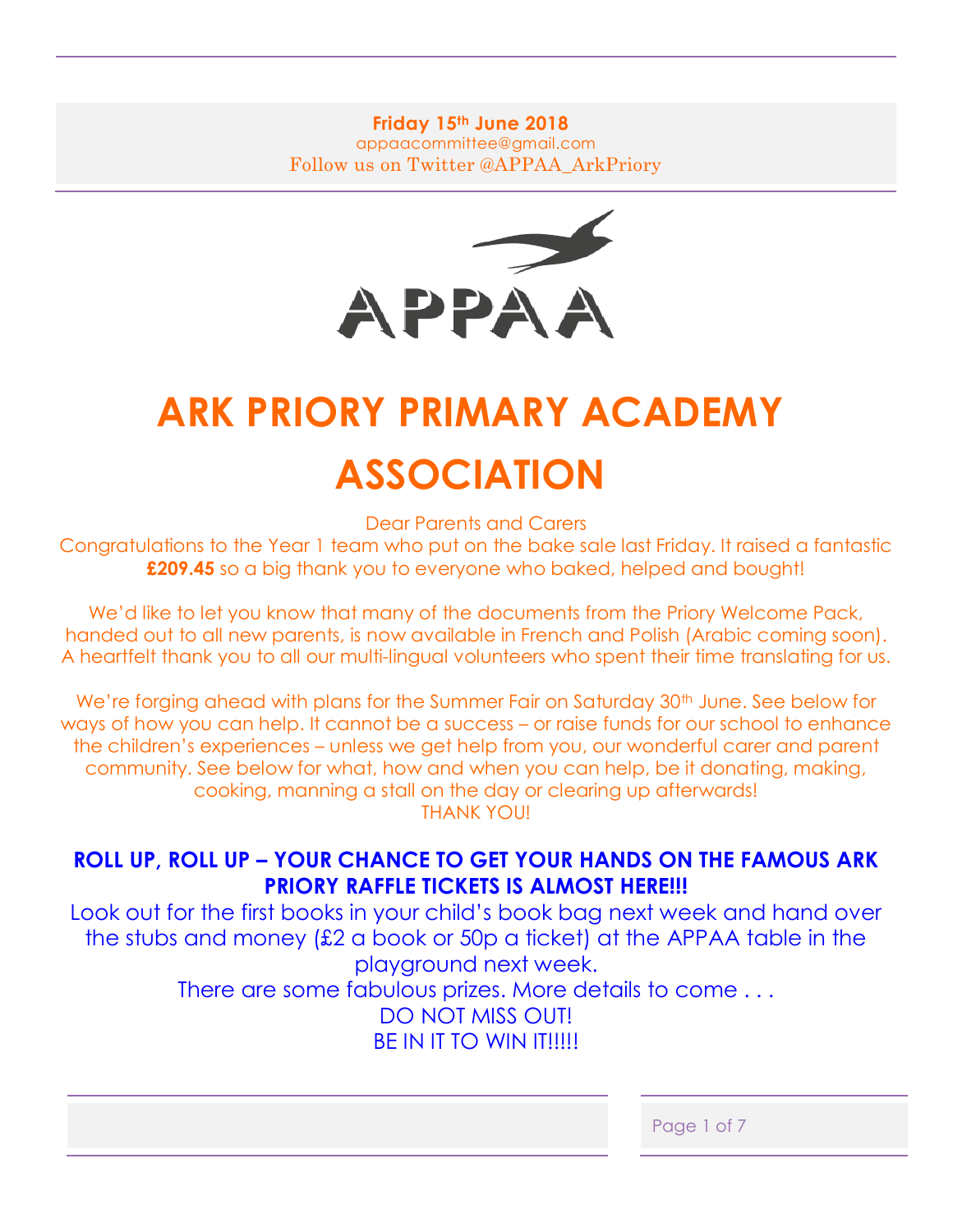**DATES FOR YOUR DIARY Thursday 12th July\*: 7.30pm APPAA Social Evening (Venue TBC) \*note the changed date Saturday 30th June: 11-3pm APPAA SUMMER FAIR Friday 20th July: 3pm Reception and Nursery bake sale**



Page 2 of 7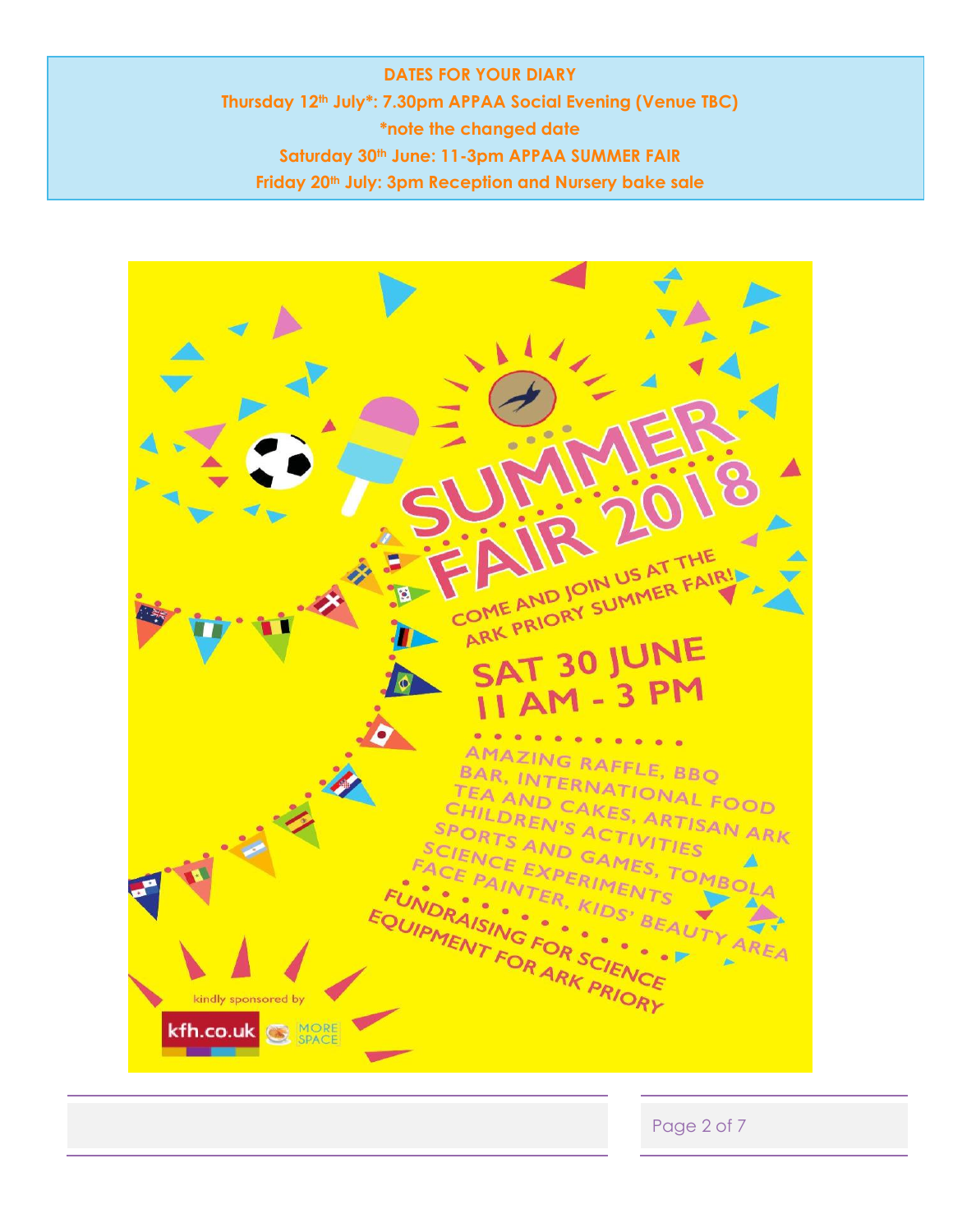#### **WE WOULD LOVE DONATIONS OF THE FOLLOWING:**

#### **TOMBOLA**

Any new and unused items would be gratefully received, such as: bottles, soaps, toiletries, photo frames, chutneys and jams, jewellery, books, etc etc. And any children's items, too: pre-loved soft toys (clean), new puzzles, books, games, toys, etc. Any unwanted Christmas presents, perhaps, that have been clogging up your cupboards . . .?

#### **ARTISAN**

Once again, the Artisan crew are asking you to put on your creative hats and let loose your arty side, be it homemade soap, hair toggles or lavender cushions . . . This is one of our most popular stalls and always sells out, so please get your creative juices flowing and bamboozle us with your skills!

# **VINTAGE TEA AND CAKE STALL**

Calling all bakers – the Vintage Tea and Cake Stall will be back at the Summer Fair and we need your help! Could you bake a whole classic cake, cup cakes, or an International speciality for this very popular stall? Please contact [lucianachamberlain@sky.com](mailto:lucianachamberlain@sky.com) or [cristinaleung1@gmail.com](mailto:cristinaleung1@gmail.com) to confirm and let us know what you plan to bake to ensure a nice variety! If you can help on the stall on the day, please get in touch, we would really appreciate it!!

#### **FANCY DRESS and UNIFORM**

Any dressing-up costumes that your child may have grown out of? We'd love those discarded Spiderman outfits now that they've moved on to Batman or finally hand over that Frozen dress and look forward to a Matilda obsession! All Careers Day/Book Day/party outfits welcome! And then you'll have room to stock up on a new costume – whatever that may be . . .

And we'd also love any 'BRANDED' Priory school uniform, such as PE kits, tracksuits, polo shirts and blazers. And any donations of clothes hangers would be great, please.

# **PARTY FAVOURS**

If you have any unused party bag fillers or stocking presents lying around, we would love to have them to use as prizes for the kids' activities – a really popular part of the fair.

#### **YOUR TIME**

We desperately need your help and time to enable us to put on a really fun day for the families and children of our Priory community. If you can spare a half hour slot on a stall, or can help with set up or the clear up afterwards, please get in touch as we would LOVE to have your help. We have gaps on certain stalls as well for someone to take ownership, so please do get in touch.

APPAACOMMITTEE@GMAIL.COM

# **THANK YOU!**

YOUR GENEROSITY IS GREATLY APPRECIATED. PLEASE HAND IN ANY ITMES TO YOUR CLASS REP, THE SCHOOL OFFICE (labeled for APPAA) OR THE APPAA TABLE IN THE PLAYGROUND.

Page 3 of 7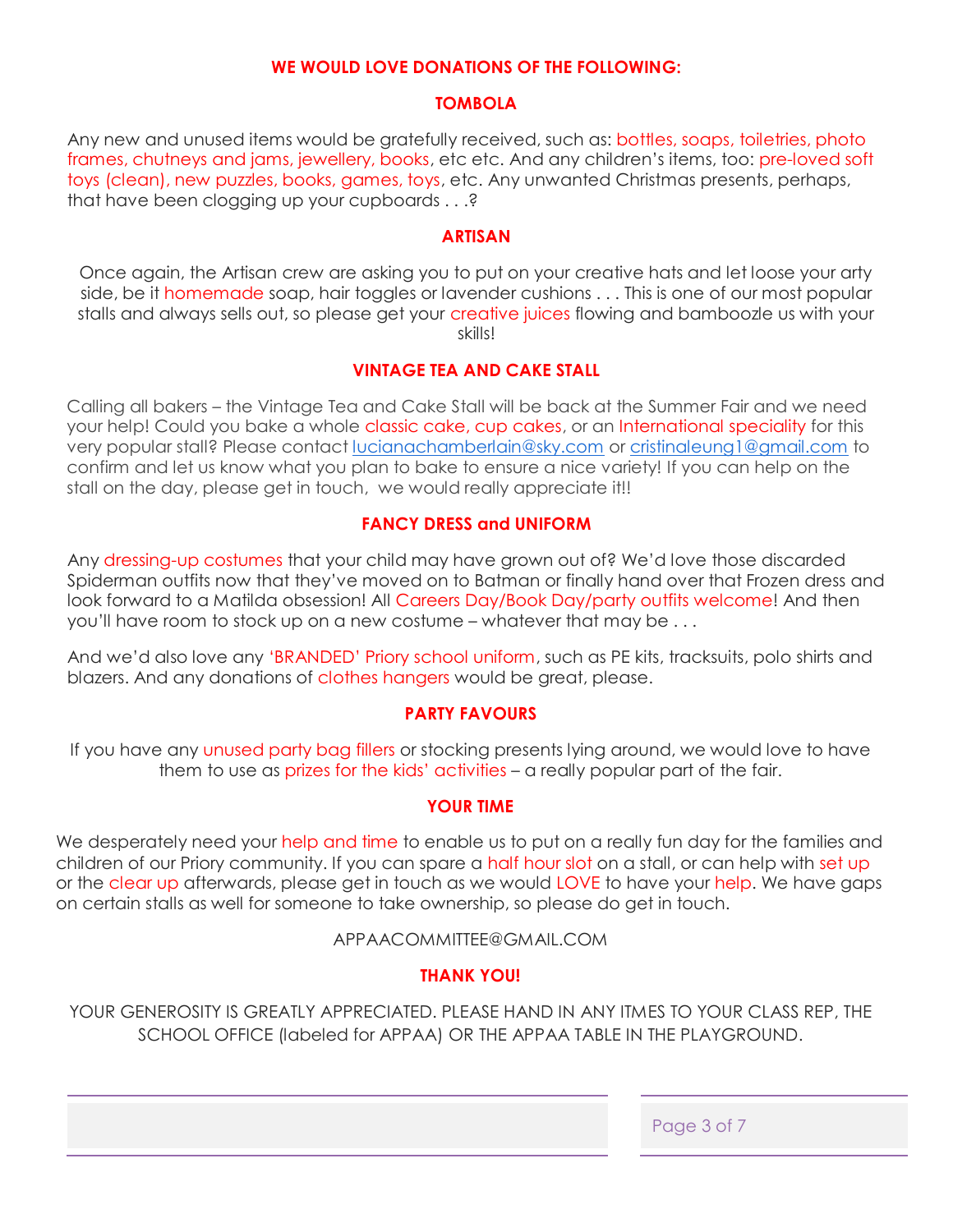# **ARK PRIORY PRIMARY**

# **SCIENCE EQUIPMENT WISHLIST**



**As we mentioned last week, we had a very generous donation from a parent and the items have been ordered and are being delivered to school – and into the classrooms – as we write. We've also had generous donations from Alisha Pharmacy on Acton Lane and Leyland on Chiswick High Road, so thank you so much to both these local businesses. The school, the teachers and the children are incredibly grateful for all your donations, big or small. If you'd like to donate, or know a local company or business who might like to help, then please do get in touch with us (appaacommittee@gmail.com) or Miss Terry at school – we'd love to hear from you!**

# **REMAINING ITEMS ARE AS FOLLOWS:**

#### **Light meter sensor £24 x 10 total £240**

**Data logger box £104.34 x 10 total £1,043.40**

**Metal slinky £3.59 x 2 total £7.20**

**Dental charts £17**

**Candles £5**

**Filter papers packs £4.80 x 3 total £14.40**

**Pocket microscope £8.34 x 5 total £41.70**

**Nature viewers £4.79 x 10 total £47.90**

Page 4 of 7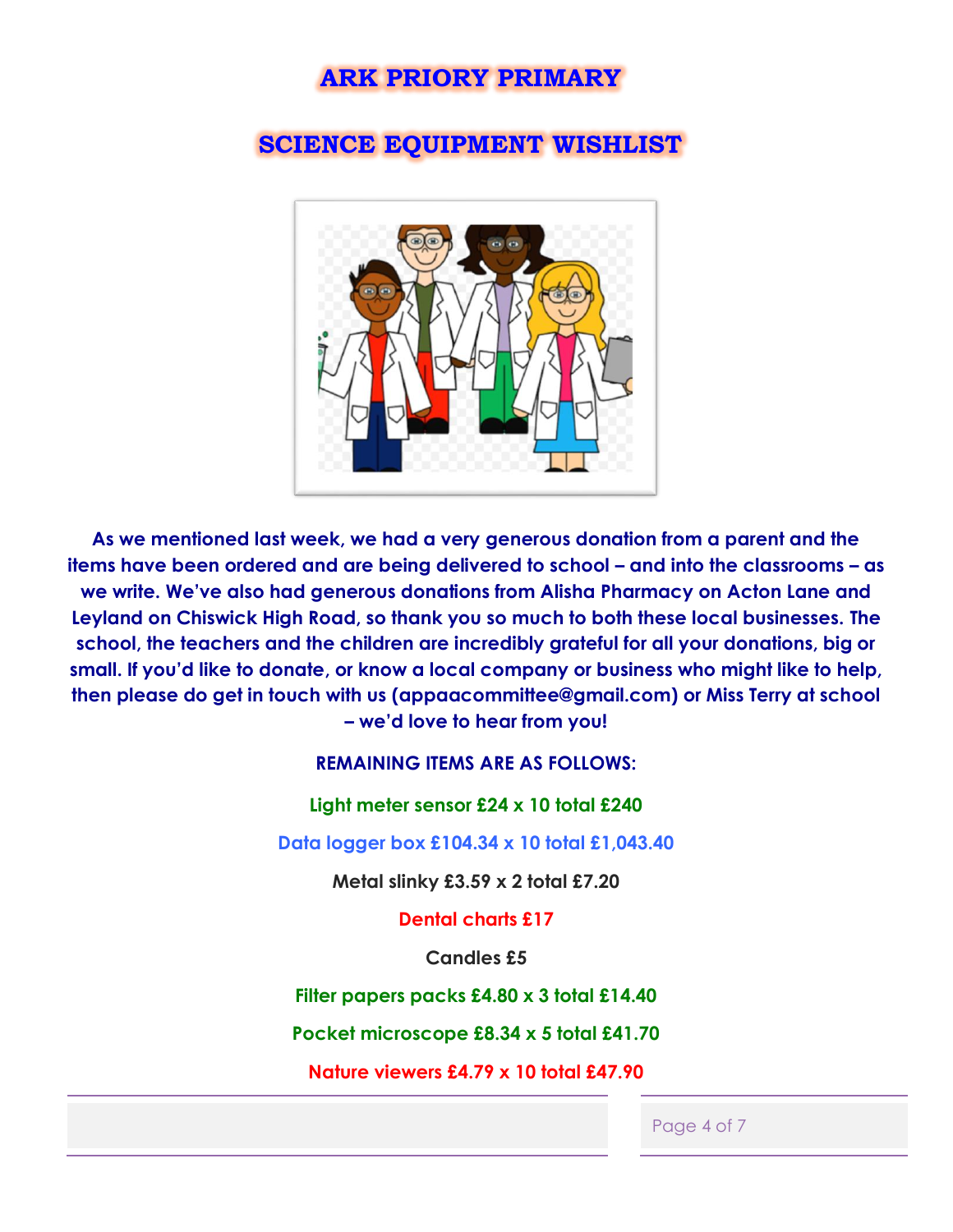**USB digital microscope £130**

**Prisms pack of 7 £20.39**

**Pulleys 10 pack £2.39**

**Screwdrivers £3 x 10 £30**

**Switches pack £28.74 x 2 total £57.50**

**Plasticine £12**

**Seed trays £4**

**Double sided sticky tape £3**

**Ice cube trays £3**

**UV beads £5**

**Plant seeds £5**

**Citric acid £20**



Page 5 of 7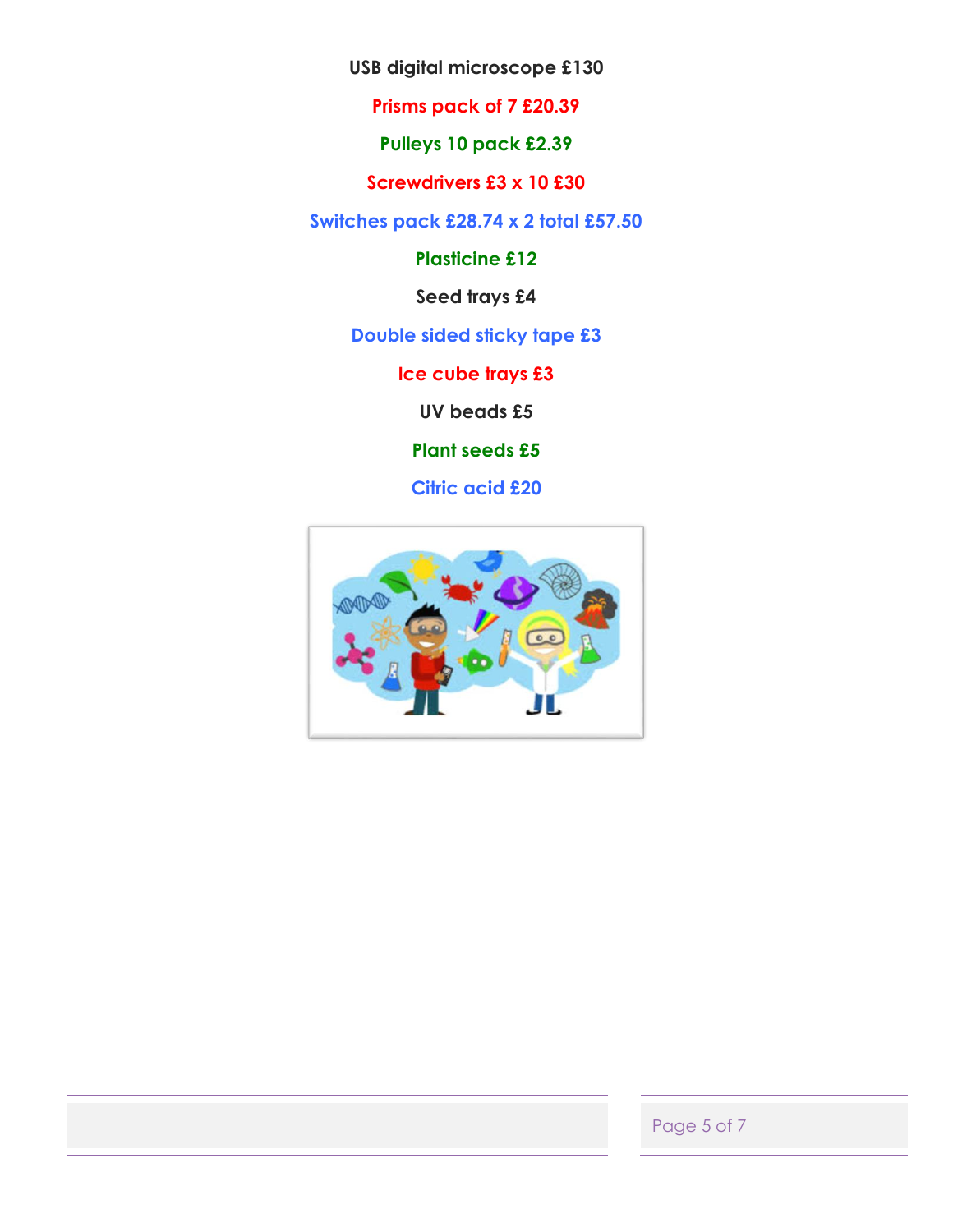

**Thank you to Go View who sponsored the Easter Fair and ran the Beat the Goalie in the playground. Go View are an independent estate agency who have opened up a new office on Churchfield Road and also have an office in Ealing. They are running a special promotion for our school community: for every introduction that leads to a sale or rental, Ark Priory will earn £150! See their ad below:**



Page 6 of 7